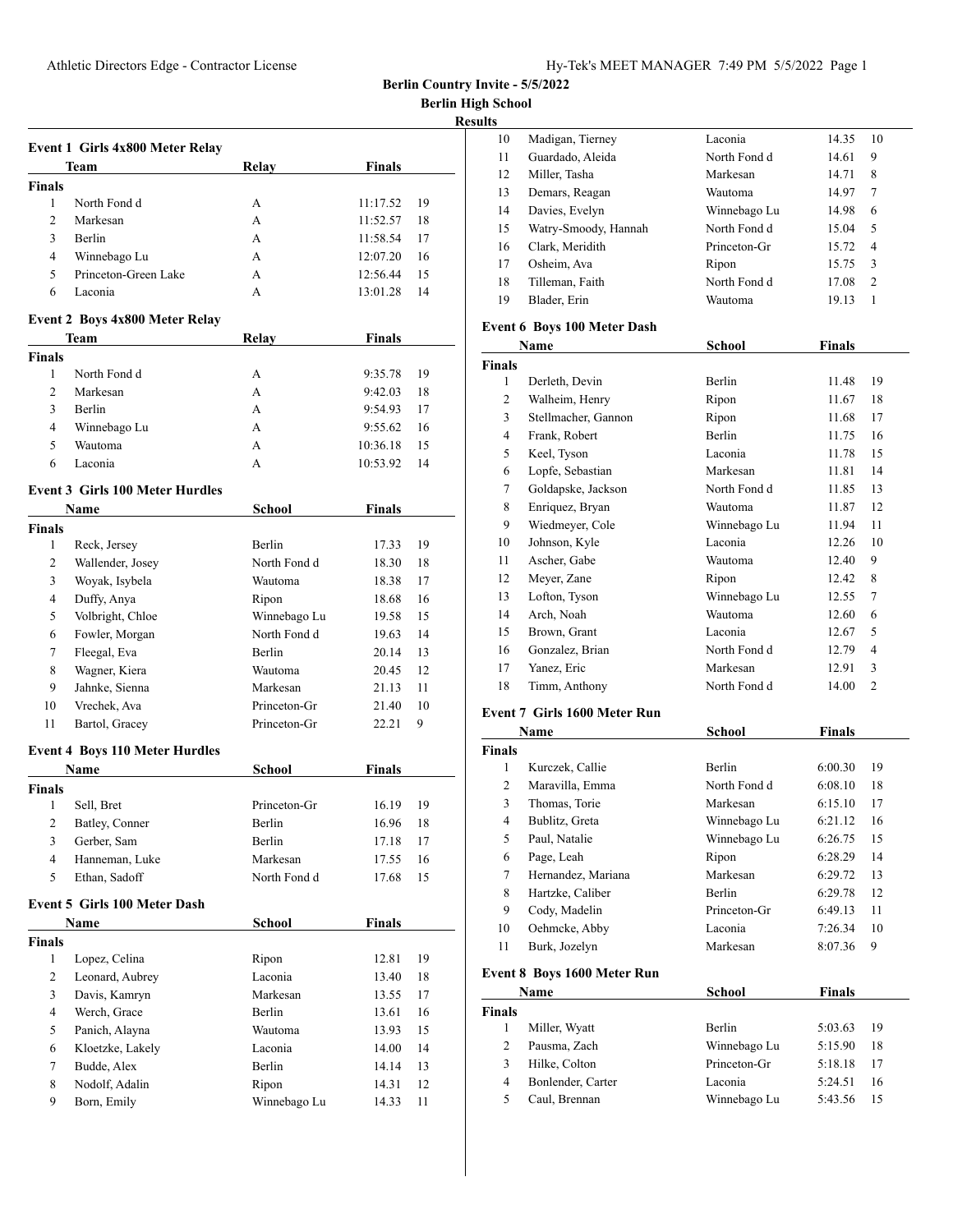**Berlin High School**

| <b>Results</b> |
|----------------|
|                |

|                | Finals  (Event 8 Boys 1600 Meter Run) |               |               |    |
|----------------|---------------------------------------|---------------|---------------|----|
|                | Name                                  | <b>School</b> | <b>Finals</b> |    |
| 6              | Volkmann, Cyan                        | Ripon         | 5:45.40       | 14 |
| 7              | Cervantes, Ramon                      | Wautoma       | 5:46.44       | 13 |
| 8              | Schertz, Layne                        | Markesan      | 5:47.31       | 12 |
| 9              | Kulogo, Travis                        | North Fond d  | 5:50.36       | 11 |
| 10             | Mildebrandt, Brady                    | Markesan      | 5:57.65       | 10 |
| 11             | Howen, James                          | Wautoma       | 5:59.50       | 9  |
| 12             | Schommer, William                     | Laconia       | 5:59.73       | 8  |
| 13             | McComb, Wyatt                         | Wautoma       | 6:14.88       | 7  |
|                | Event 9 Girls 4x200 Meter Relay       |               |               |    |
|                | Team                                  | Relay         | <b>Finals</b> |    |
| <b>Finals</b>  |                                       |               |               |    |
| 1              | Laconia                               | А             | 1:53.92       | 19 |
| $\overline{c}$ | Berlin                                | A             | 1:55.68       | 18 |
| 3              | Winnebago Lu                          | A             | 1:58.20       | 17 |
| 4              | Markesan                              | А             | 1:59.99       | 16 |
| 5              | Princeton-Green Lake                  | A             | 2:11.14       | 15 |
|                | Event 10 Boys 4x200 Meter Relay       |               |               |    |
|                | Team                                  | Relay         | <b>Finals</b> |    |
| <b>Finals</b>  |                                       |               |               |    |
| 1              | Ripon                                 | A             | 1:37.46       | 19 |
| 2              | Laconia                               | A             | 1:37.59       | 18 |
| 3              | Berlin                                | A             | 1:38.06       | 17 |
| 4              | Winnebago Lu                          | A             | 1:38.93       | 16 |
| 5              | Wautoma                               | A             | 1:41.07       | 15 |
| 6              | Markesan                              | А             | 1:47.34       | 14 |
| 7              | North Fond d                          | A             | 1:52.17       | 13 |
|                | <b>Event 11 Girls 400 Meter Dash</b>  |               |               |    |
|                | Name                                  | <b>School</b> | <b>Finals</b> |    |
| <b>Finals</b>  |                                       |               |               |    |
| 1              | Everson, Galena                       | Laconia       | 1:03.77       | 19 |
| 2              | Woyak, Madylyn                        | Wautoma       | 1:05.56       | 18 |
| 3              | Beuthin, Lucy                         | Ripon         | 1:06.54       | 17 |
| 4              | Panich, Alayna                        | Wautoma       | 1:08.64       | 16 |
| 5              | Clark, Ashtyn                         | Markesan      | 1:09.74       | 15 |
| 6              | Miller, Tasha                         | Markesan      | 1:10.12       | 14 |
| $\tau$         | Gatzke, Libby                         | Ripon         | 1:10.35       | 13 |
| 8              | Johnson, Cayli                        | Berlin        | 1:10.35       | 12 |
| 9              | Budde, Alex                           | Berlin        | 1:10.64       | 11 |
| 10             | Ryan, Lexi                            | Winnebago Lu  | 1:13.03       | 10 |
| 11             | Laudolff, Kinsly                      | Laconia       | 1:13.65       | 9  |
| 12             | Arndt, Aylah                          | North Fond d  | 1:13.96       | 8  |
| 13             | Koehn, Olivia                         | Winnebago Lu  | 1:18.00       | 7  |
| 14             | Pionke, Savannah                      | Laconia       | 1:19.77       | 6  |
| 15             | Agostinelli, Chiara                   | Winnebago Lu  | 1:22.53       | 5  |
|                | Event 12 Boys 400 Meter Dash          |               |               |    |
|                | Name                                  | <b>School</b> | <b>Finals</b> |    |
| <b>Finals</b>  |                                       |               |               |    |
| 1              | Agamaite, Kai                         | Ripon         | 54.13         | 19 |
| $\overline{c}$ | Hanneman, Luke                        | Markesan      | 54.31         | 18 |
| 3              | Enriquez, Bryan                       | Wautoma       | 55.65         | 17 |

| s  |                      |              |         |                |  |
|----|----------------------|--------------|---------|----------------|--|
| 4  | Nygaard, Matt        | Winnebago Lu | 58.02   | 16             |  |
| 5  | Augsburger, Camden   | Berlin       | 58.33   | 15             |  |
| 6  | Hoppa, Alex          | Berlin       | 58.70   | 14             |  |
| 7  | Bradley, Tyler       | Ripon        | 58.97   | 13             |  |
| 8  | Slate, Logan         | Markesan     | 59.11   | 12             |  |
| 9  | Rohlfs, Owen         | North Fond d | 59.73   | 11             |  |
| 10 | Marchant, Owen       | Laconia      | 1:01.15 | 10             |  |
| 11 | Thiesfieldt, David   | Winnebago Lu | 1:03.01 | 9              |  |
| 12 | Steggall, Payton     | Ripon        | 1:04.00 | 8              |  |
| 13 | Ramirez, Christopher | Laconia      | 1:04.36 | 7              |  |
| 14 | Sandberg, Ian        | Princeton-Gr | 1:04.59 | 6              |  |
| 15 | Young, Alex          | Wautoma      | 1:05.53 | 5              |  |
| 16 | Momsen, Joey         | Wautoma      | 1:11.55 | 4              |  |
| 17 | Geisthardt, Dawson   | Laconia      | 1:11.97 | 3              |  |
| 18 | Moreno, Devon        | North Fond d | 1:12.27 | $\overline{c}$ |  |

### **Event 13 Girls 4x100 Meter Relay**

|               | <b>Finals</b><br>Relay<br><b>Team</b> |   |               |  |
|---------------|---------------------------------------|---|---------------|--|
| <b>Finals</b> |                                       |   |               |  |
|               | Laconia                               | А | 53.53<br>19   |  |
| 2             | Winnebago Lu                          | А | 55.01<br>18   |  |
| 3             | <b>Berlin</b>                         | А | 17<br>57.94   |  |
| 4             | Wautoma                               | А | 58.89<br>16   |  |
| 5             | North Fond d                          | А | 1:01.18<br>15 |  |
| 6             | Ripon                                 | А | 1:02.13<br>14 |  |
|               | Princeton-Green Lake                  | А | 1:03.34<br>13 |  |

### **Event 14 Boys 4x100 Meter Relay**

|               | <b>Team</b>          | <b>Finals</b><br>Relay |             |
|---------------|----------------------|------------------------|-------------|
| <b>Finals</b> |                      |                        |             |
|               | Laconia              | А                      | 47.09<br>19 |
| 2             | Berlin               | А                      | 18<br>47.50 |
| 3             | Markesan             | А                      | 17<br>48.44 |
| 4             | Winnebago Lu         | А                      | 16<br>48.45 |
| 5             | Ripon                | А                      | 49.39<br>15 |
| 6             | Wautoma              | А                      | 49.71<br>14 |
| 7             | Princeton-Green Lake | А                      | 13<br>50.47 |
| 8             | North Fond d         | А                      | 12<br>54.15 |

#### **Event 15 Girls 300 Meter Hurdles**

|               | Name                                   | School        | <b>Finals</b> |    |
|---------------|----------------------------------------|---------------|---------------|----|
| <b>Finals</b> |                                        |               |               |    |
| 1             | Young, Autumn                          | <b>Berlin</b> | 48.78         | 19 |
| 2             | Heidl, Lilly                           | North Fond d  | 53.68         | 18 |
| 3             | Clark, Lauryn                          | Markesan      | 53.85         | 17 |
| 4             | Laridaen, Jessica                      | Winnebago Lu  | 54.02         | 16 |
| 5             | Duffy, Anya                            | Ripon         | 54.04         | 15 |
| 6             | Woyak, Isybela                         | Wautoma       | 56.18         | 14 |
| 7             | Fleegal, Eva                           | <b>Berlin</b> | 57.56         | 13 |
| 8             | Hiemstra, Kaydence                     | Laconia       | 58.85         | 12 |
| 9             | Bornick, Elizabeth                     | Princeton-Gr  | 1:02.44       | 11 |
|               | <b>Event 16 Boys 300 Meter Hurdles</b> |               |               |    |
|               | Name                                   | School        | <b>Finals</b> |    |

| Finals |            |              |       |    |
|--------|------------|--------------|-------|----|
|        | Sell, Bret | Princeton-Gr | 43.39 | 19 |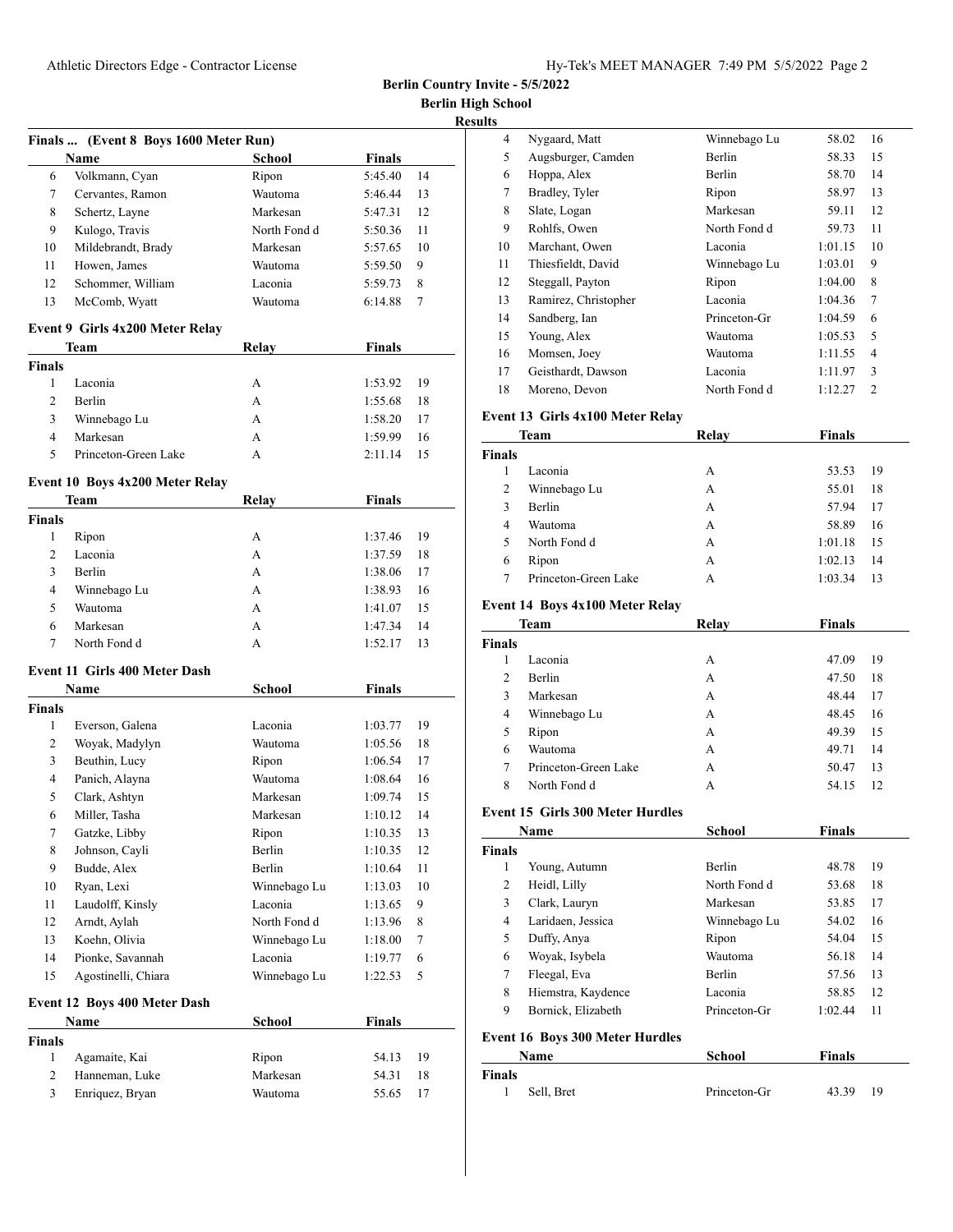| Hy-Tek's MEET MANAGER  7:49 PM  5/5/2022  Page 3 |  |  |  |
|--------------------------------------------------|--|--|--|
|--------------------------------------------------|--|--|--|

**School** 

|                         | Finals  (Event 16 Boys 300 Meter Hurdles) |                         |               | <b>Results</b> |
|-------------------------|-------------------------------------------|-------------------------|---------------|----------------|
|                         | Name                                      | School                  | Finals        |                |
| $\overline{2}$          | Huber, Donovan                            | Ripon                   | 45.66         | 18             |
| 3                       | Batley, Conner                            | Berlin                  | 46.86         | 17             |
| 4                       | Schoelzel, Jack                           | Ripon                   | 50.61         | 16             |
| 5                       | Farr, Evan                                | Markesan                | 54.09         | 15             |
| 6                       | Young, Aiden                              | Wautoma                 | 56.64         | 14             |
|                         | <b>Event 17 Girls 800 Meter Run</b>       |                         |               |                |
|                         | Name                                      | School                  | Finals        |                |
| <b>Finals</b>           |                                           |                         |               |                |
| $\mathbf{1}$            | Boegh, Emma                               | Berlin                  | 2:33.92       | 19             |
| 2                       | Beuthin, Lucy                             | Ripon                   | 2:41.01       | 18             |
| $\overline{\mathbf{3}}$ | Gatzke, Libby                             | Ripon                   | 2:42.59       | 17             |
| 4                       | Woyak, Madylyn                            | Wautoma                 | 2:44.95       | 16             |
| 5                       | Thomas, Torie                             | Markesan                | 2:53.73       | 15             |
| 6                       | Hartzke, Caliber                          | Berlin                  | 2:57.76       | 14             |
| 7                       | Schonasky, Samarah                        | Markesan                | 3:01.35       | 13             |
| 8                       | Weigand, Jenna                            | Winnebago Lu            | 3:05.15       | 12             |
| 9                       | Hanefeld, Elani                           | Markesan                | 3:08.51       | 11             |
| 10                      | Pitzen, Mykayla                           | Winnebago Lu            | 3:09.84       | 10             |
|                         | <b>Event 18 Boys 800 Meter Run</b>        |                         |               |                |
|                         | Name                                      | School                  | <b>Finals</b> |                |
| <b>Finals</b>           |                                           |                         |               |                |
| 1                       | Draginis, Ryan                            | Markesan                | 2:10.13       | 19             |
| 2                       | Ethan, Sadoff                             | North Fond d            | 2:16.58       | 18             |
| 3                       | Draves, Wyatt                             | North Fond d            | 2:17.34       | 17             |
| 4                       | Cohen, Nick                               | North Fond d            | 2:19.81       | 16             |
| 5                       | Clark, Garret                             | Princeton-Gr            | 2:21.23       | 15             |
| 6                       | Duel, Keanu                               | Laconia                 | 2:21.68       | 14             |
| 7                       | Huey, Jacob                               | Winnebago Lu            | 2:25.09       | 13             |
| 8                       | Pomplun, Brady                            | Berlin<br>Laconia       | 2:25.36       | 12             |
| 9                       | Bonlender, Carter                         |                         | 2:30.24       | 11             |
| 10                      | Manata, Jeff                              | Berlin                  | 2:30.52       | 10             |
| 11                      | Castillo, Angel<br>Schommer, William      | Markesan<br>Laconia     | 2:41.18       | 9              |
| 12                      |                                           |                         | 2:49.83       | 8              |
| 13                      | Rieder, Colin                             | Ripon                   | 2:50.17       | 7              |
| 14<br>15                | Tadych, Marcus<br>Werch, Hunter           | Winnebago Lu<br>Berlin  | 2:50.34       | 6<br>5         |
|                         |                                           |                         | 2:59.58       |                |
|                         | Event 19 Girls 200 Meter Dash<br>Name     | School                  | <b>Finals</b> |                |
| <b>Finals</b>           |                                           |                         |               |                |
| 1                       | Lopez, Celina                             | Ripon                   | 26.36         | 19             |
| $\overline{2}$          | Young, Autumn                             | Berlin                  | 27.64         | 18             |
| 3                       | Hammer, Trinity                           | Laconia                 | 27.69         | 17             |
| 4                       | Davis, Kamryn                             | Markesan                | 27.97         | 16             |
| 5                       | Panich, Alayna                            | Wautoma                 | 28.53         | 15             |
| 6                       | Femali, Kate                              | Berlin                  | 28.54         | 14             |
| 7                       | Kloetzke, Lakely                          | Laconia                 | 28.78         | 13             |
| 8                       |                                           |                         |               | 12             |
|                         | Lange, Kindness                           | Winnebago Lu<br>Laconia | 29.01         |                |
| 9                       | Madigan, Tierney                          |                         | 29.15         | 11             |
| 10                      | Nodolf, Adalin                            | Ripon                   | 29.36         | 10             |
| 11                      | Guardado, Aleida                          | North Fond d            | 29.92         | 9              |
| 12                      | Howen, Adaila                             | Wautoma                 | 30.35         | 8              |

| Clark, Ashtyn<br>Watry-Smoody, Hannah<br>Bornick, Elizabeth |                                                                                                                                                                                                                                                                                                                                         |                                                                                                                                                                                            |                                                                                                                                                                                                               |
|-------------------------------------------------------------|-----------------------------------------------------------------------------------------------------------------------------------------------------------------------------------------------------------------------------------------------------------------------------------------------------------------------------------------|--------------------------------------------------------------------------------------------------------------------------------------------------------------------------------------------|---------------------------------------------------------------------------------------------------------------------------------------------------------------------------------------------------------------|
|                                                             | Markesan                                                                                                                                                                                                                                                                                                                                | 30.60                                                                                                                                                                                      | 7                                                                                                                                                                                                             |
|                                                             | North Fond d                                                                                                                                                                                                                                                                                                                            | 31.21                                                                                                                                                                                      | 6                                                                                                                                                                                                             |
|                                                             | Princeton-Gr                                                                                                                                                                                                                                                                                                                            | 33.31                                                                                                                                                                                      | 5                                                                                                                                                                                                             |
| Louis, Trinity                                              | Wautoma                                                                                                                                                                                                                                                                                                                                 | 33.69                                                                                                                                                                                      | 4                                                                                                                                                                                                             |
| Event 20 Boys 200 Meter Dash                                |                                                                                                                                                                                                                                                                                                                                         |                                                                                                                                                                                            |                                                                                                                                                                                                               |
| Name                                                        | <b>School</b>                                                                                                                                                                                                                                                                                                                           | <b>Finals</b>                                                                                                                                                                              |                                                                                                                                                                                                               |
|                                                             |                                                                                                                                                                                                                                                                                                                                         |                                                                                                                                                                                            |                                                                                                                                                                                                               |
| Derleth, Devin                                              | Berlin                                                                                                                                                                                                                                                                                                                                  | 23.24                                                                                                                                                                                      | 19                                                                                                                                                                                                            |
| Stellmacher, Gannon                                         | Ripon                                                                                                                                                                                                                                                                                                                                   | 23.67                                                                                                                                                                                      | 18                                                                                                                                                                                                            |
| Thom, Makade                                                | Berlin                                                                                                                                                                                                                                                                                                                                  | 23.76                                                                                                                                                                                      | 17                                                                                                                                                                                                            |
| Pike, Ashton                                                | Laconia                                                                                                                                                                                                                                                                                                                                 | 24.05                                                                                                                                                                                      | 16                                                                                                                                                                                                            |
| Shidell, Landon                                             | Ripon                                                                                                                                                                                                                                                                                                                                   | 24.05                                                                                                                                                                                      | 15                                                                                                                                                                                                            |
| Lopfe, Sebastian                                            | Markesan                                                                                                                                                                                                                                                                                                                                | 24.34                                                                                                                                                                                      | 14                                                                                                                                                                                                            |
| Hansmann, Max                                               | Winnebago Lu                                                                                                                                                                                                                                                                                                                            | 24.51                                                                                                                                                                                      | 13                                                                                                                                                                                                            |
| Goldapske, Jackson                                          | North Fond d                                                                                                                                                                                                                                                                                                                            | 24.53                                                                                                                                                                                      | 12                                                                                                                                                                                                            |
| Ascher, Joseph                                              | Wautoma                                                                                                                                                                                                                                                                                                                                 | 24.91                                                                                                                                                                                      | 11                                                                                                                                                                                                            |
| Lynch, Alex                                                 | Winnebago Lu                                                                                                                                                                                                                                                                                                                            | 25.16                                                                                                                                                                                      | 10                                                                                                                                                                                                            |
| Simon, Gavin                                                | North Fond d                                                                                                                                                                                                                                                                                                                            | 25.22                                                                                                                                                                                      | 9                                                                                                                                                                                                             |
| Jones, Brett                                                | Wautoma                                                                                                                                                                                                                                                                                                                                 | 25.67                                                                                                                                                                                      | 8                                                                                                                                                                                                             |
| Vega, Jason                                                 | Ripon                                                                                                                                                                                                                                                                                                                                   | 25.81                                                                                                                                                                                      | 7                                                                                                                                                                                                             |
| Brown, Grant                                                | Laconia                                                                                                                                                                                                                                                                                                                                 | 25.92                                                                                                                                                                                      | 6                                                                                                                                                                                                             |
| Vazquez, Dario                                              | Wautoma                                                                                                                                                                                                                                                                                                                                 | 26.01                                                                                                                                                                                      | 5                                                                                                                                                                                                             |
| Martins, Austin                                             | Laconia                                                                                                                                                                                                                                                                                                                                 | 26.07                                                                                                                                                                                      | $\overline{4}$                                                                                                                                                                                                |
| Event 21 Girls 3200 Meter Run                               |                                                                                                                                                                                                                                                                                                                                         |                                                                                                                                                                                            |                                                                                                                                                                                                               |
| Name                                                        | <b>School</b>                                                                                                                                                                                                                                                                                                                           | <b>Finals</b>                                                                                                                                                                              |                                                                                                                                                                                                               |
|                                                             |                                                                                                                                                                                                                                                                                                                                         |                                                                                                                                                                                            |                                                                                                                                                                                                               |
|                                                             |                                                                                                                                                                                                                                                                                                                                         |                                                                                                                                                                                            | 19                                                                                                                                                                                                            |
|                                                             |                                                                                                                                                                                                                                                                                                                                         |                                                                                                                                                                                            | 18                                                                                                                                                                                                            |
|                                                             |                                                                                                                                                                                                                                                                                                                                         |                                                                                                                                                                                            | 17                                                                                                                                                                                                            |
|                                                             |                                                                                                                                                                                                                                                                                                                                         |                                                                                                                                                                                            | 16<br>15                                                                                                                                                                                                      |
|                                                             |                                                                                                                                                                                                                                                                                                                                         |                                                                                                                                                                                            | 14                                                                                                                                                                                                            |
|                                                             |                                                                                                                                                                                                                                                                                                                                         |                                                                                                                                                                                            | 13                                                                                                                                                                                                            |
|                                                             |                                                                                                                                                                                                                                                                                                                                         |                                                                                                                                                                                            | 12                                                                                                                                                                                                            |
|                                                             |                                                                                                                                                                                                                                                                                                                                         |                                                                                                                                                                                            | 11                                                                                                                                                                                                            |
|                                                             |                                                                                                                                                                                                                                                                                                                                         |                                                                                                                                                                                            |                                                                                                                                                                                                               |
|                                                             |                                                                                                                                                                                                                                                                                                                                         |                                                                                                                                                                                            |                                                                                                                                                                                                               |
|                                                             |                                                                                                                                                                                                                                                                                                                                         |                                                                                                                                                                                            |                                                                                                                                                                                                               |
|                                                             |                                                                                                                                                                                                                                                                                                                                         |                                                                                                                                                                                            | 19                                                                                                                                                                                                            |
|                                                             |                                                                                                                                                                                                                                                                                                                                         |                                                                                                                                                                                            | 18                                                                                                                                                                                                            |
|                                                             | Berlin                                                                                                                                                                                                                                                                                                                                  |                                                                                                                                                                                            | 17                                                                                                                                                                                                            |
|                                                             |                                                                                                                                                                                                                                                                                                                                         |                                                                                                                                                                                            | 16                                                                                                                                                                                                            |
|                                                             |                                                                                                                                                                                                                                                                                                                                         |                                                                                                                                                                                            | 15                                                                                                                                                                                                            |
|                                                             | Berlin                                                                                                                                                                                                                                                                                                                                  |                                                                                                                                                                                            | 14                                                                                                                                                                                                            |
|                                                             |                                                                                                                                                                                                                                                                                                                                         |                                                                                                                                                                                            | 13                                                                                                                                                                                                            |
|                                                             |                                                                                                                                                                                                                                                                                                                                         |                                                                                                                                                                                            |                                                                                                                                                                                                               |
|                                                             | Markesan                                                                                                                                                                                                                                                                                                                                |                                                                                                                                                                                            |                                                                                                                                                                                                               |
| Mildebrandt, Brady<br>Sandberg, Ian                         | Princeton-Gr                                                                                                                                                                                                                                                                                                                            | 12:58.40<br>12:59.19                                                                                                                                                                       | 12<br>11                                                                                                                                                                                                      |
|                                                             |                                                                                                                                                                                                                                                                                                                                         |                                                                                                                                                                                            |                                                                                                                                                                                                               |
| Event 23 Girls 4x400 Meter Relay                            |                                                                                                                                                                                                                                                                                                                                         |                                                                                                                                                                                            |                                                                                                                                                                                                               |
| Team                                                        | <b>Relay</b>                                                                                                                                                                                                                                                                                                                            | <b>Finals</b>                                                                                                                                                                              |                                                                                                                                                                                                               |
| Berlin                                                      | А                                                                                                                                                                                                                                                                                                                                       | 4:33.50                                                                                                                                                                                    | 19                                                                                                                                                                                                            |
|                                                             | Kurczek, Callie<br>Reitz, Teagan<br>Boegh, Emma<br>Hernandez, Mariana<br>McCarthy, Anna<br>Priest, Payton<br>Cody, Madelin<br>Jacoby, Kaitlyn<br>Slate, Abby<br>Event 22 Boys 3200 Meter Run<br>Name<br>Midthun, Bennett<br>Keifenheim, Ellis<br>Miller, Wyatt<br>Hilke, Colton<br>Ruedinger, Aidan<br>Valero, Carlos<br>Lemke, Donavin | Berlin<br>Wautoma<br>Berlin<br>Markesan<br>Berlin<br>Winnebago Lu<br>Princeton-Gr<br>Princeton-Gr<br>Markesan<br>School<br>Winnebago Lu<br>Winnebago Lu<br>Princeton-Gr<br>Ripon<br>Berlin | 13:15.85<br>13:23.19<br>13:26.94<br>14:11.23<br>14:11.57<br>14:35.40<br>14:40.79<br>14:52.70<br>16:56.25<br><b>Finals</b><br>10:49.53<br>11:01.31<br>11:06.98<br>11:23.90<br>11:37.19<br>12:22.90<br>12:35.11 |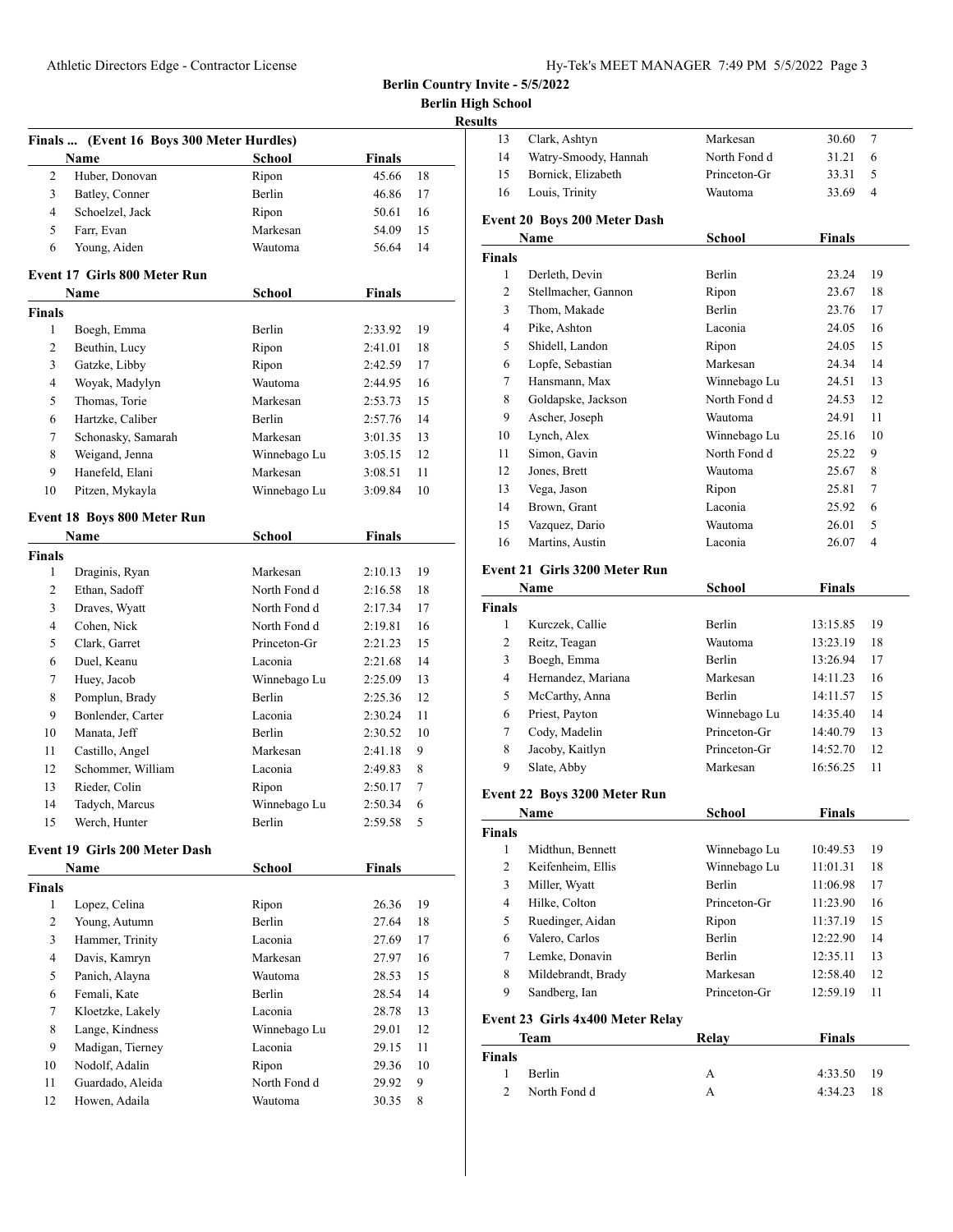| Hy-Tek's MEET MANAGER  7:49 PM  5/5/2022  Page 4 |  |  |  |
|--------------------------------------------------|--|--|--|
|--------------------------------------------------|--|--|--|

**Berlin High School**

| Results |
|---------|
|         |

|                | Finals  (Event 23 Girls 4x400 Meter Relay)<br>Team | Relay         | <b>Finals</b> |      |
|----------------|----------------------------------------------------|---------------|---------------|------|
| 3              | Laconia                                            | А             | 4:40.41       | 17   |
| $\overline{4}$ | Ripon                                              | A             | 4:41.80       | 16   |
| 5              | Markesan                                           | A             | 4:46.61       | 15   |
| 6              | Winnebago Lu                                       | A             | 5:06.59       | 14   |
|                |                                                    |               |               |      |
|                | Event 24 Boys 4x400 Meter Relay                    |               |               |      |
|                | Team                                               | <b>Relay</b>  | <b>Finals</b> |      |
| <b>Finals</b>  |                                                    |               |               |      |
| $\mathbf{1}$   | Ripon                                              | А             | 3:41.23       | 19   |
| 2              | Winnebago Lu                                       | A             | 3:41.36       | 18   |
| 3              | Berlin                                             | A             | 3:42.94       | 17   |
| $\overline{4}$ | Wautoma                                            | A             | 3:44.49       | 16   |
| 5              | Markesan                                           | A             | 3:50.89       | 15   |
| 6              | North Fond d                                       | A             | 3:51.03       | 14   |
| 7              | Laconia                                            | A             | 4:02.84       | 13   |
|                | <b>Event 25 Girls High Jump</b>                    |               |               |      |
|                | <b>Name</b>                                        | <b>School</b> | <b>Finals</b> |      |
| <b>Finals</b>  |                                                    |               |               |      |
| 1              | Johannes, Molly                                    | Laconia       | J4-06.00      | 19   |
| $\overline{c}$ | Morgan, Payton                                     | Laconia       | J4-06.00      | 18   |
| 3              | Mosier, Brenna                                     | Berlin        | J4-06.00      | 17   |
| 4              | Clark, Ashtyn                                      | Markesan      | J4-04.00      | 16   |
| 5              | Bartol, Gracey                                     | Princeton-Gr  | J4-04.00      | 14.5 |
| 5              | Wagner, Kiera                                      | Wautoma       | J4-04.00      | 14.5 |
| 7              | Richardson, Kaylee                                 | Winnebago Lu  | $4 - 02.00$   | 13   |
| 8              | Pelot, Megan                                       | North Fond d  | 4-00.00       | 12   |
| 9              | Jahnke, Sienna                                     | Markesan      | $3-10.00$     | 11   |
|                | Event 26 Boys High Jump                            |               |               |      |
|                | <b>Name</b>                                        | <b>School</b> | Finals        |      |
| <b>Finals</b>  |                                                    |               |               |      |
| 1              | Krueger, Isaiah                                    | Berlin        | 6-00.00       | 19   |
| 2              | Hoppa, Alex                                        | <b>Berlin</b> | 5-04.00       | 18   |
| 3              | Hanneman, Luke                                     | Markesan      | 5-02.00       | 17   |
| $\overline{4}$ | Slate, Logan                                       | Markesan      | J5-02.00      | 16   |
| 5              | Gonzalez, Brian                                    | North Fond d  | 5-00.00       | 15   |
| 6              | Wisse, Keynen                                      | Winnebago Lu  | 4-08.00       | 13   |
| 6              | Grassel, Austen                                    | Winnebago Lu  | 4-08.00       | 13   |
| 6              | Arch, Noah                                         | Wautoma       | 4-08.00       | 13   |
| ---            | Lezama, Isai                                       | Wautoma       | NΗ            |      |
| ---            | Fowler, Ayden                                      | North Fond d  | NH            |      |
| ---            | Heidl, Alijia                                      | North Fond d  | NΗ            |      |
|                | <b>Event 27 Girls Pole Vault</b>                   |               |               |      |
|                | Name                                               | School        | <b>Finals</b> |      |
| Finals         |                                                    |               |               |      |
| 1              | Werch, Grace                                       | Berlin        | 11-00.00      | 19   |
| 2              | Duffy, Anya                                        | Ripon         | 8-06.00       | 18   |
| 3              | Davis, Kamryn                                      | Markesan      | 7-06.00       | 17   |
| 4              | Demars, Reagan                                     | Wautoma       | 7-00.00       | 15.5 |
| 4              | Clark, Meridith                                    | Princeton-Gr  | 7-00.00       | 15.5 |
| 6              | Reck, Jersey                                       | Berlin        | 6-06.00       | 14   |
| $\tau$         | Laridaen, Jessica                                  | Winnebago Lu  | 6-00.00       | 13   |
|                |                                                    |               |               |      |

| unts           |                                 |               |               |                |
|----------------|---------------------------------|---------------|---------------|----------------|
| 8              | Nowicki, Reese                  | Berlin        | J6-00.00      | 12             |
|                | <b>Event 28 Boys Pole Vault</b> |               |               |                |
|                | Name                            | <b>School</b> | Finals        |                |
| <b>Finals</b>  |                                 |               |               |                |
| 1              | Hendrix, Michael                | Winnebago Lu  | 12-00.00      | 19             |
| $\overline{c}$ | Kimball, Kaden                  | Princeton-Gr  | 11-06.00      | 18             |
| 3              | Beahm, Brandyn                  | Ripon         | J11-00.00     | 17             |
| $\overline{4}$ | Walheim, Henry                  | Ripon         | J11-00.00     | 16             |
| 5              | Clark, Garret                   | Princeton-Gr  | J11-00.00     | 15             |
| 6              | Spranger, Landon                | Winnebago Lu  | 10-00.00      | 14             |
| 7              | Lambert, Hunter                 | Princeton-Gr  | $9 - 00.00$   | 12.5           |
| 7              | Miller, Wyatt                   | <b>Berlin</b> | $9 - 00.00$   | 12.5           |
| 9              | Schumacher, Thomas              | <b>Berlin</b> | 8-06.00       | 11             |
| 10             | Barcenas-Delgado, Miguel        | Wautoma       | 7-06.00       | 10             |
| 11             | Cervantes, Ramon                | Wautoma       | J7-06.00      | 9              |
|                | <b>Event 29 Girls Long Jump</b> |               |               |                |
|                | Name                            | <b>School</b> | <b>Finals</b> |                |
| <b>Finals</b>  |                                 |               |               |                |
| 1              | Lopez, Celina                   | Ripon         | 17-01.50      | 19             |
| 2              | Clark, Lauryn                   | Markesan      | 15-00.50      | 18             |
| 3              | Young, Autumn                   | <b>Berlin</b> | 15-00.00      | 17             |
| $\overline{4}$ | Budde, Alex                     | Berlin        | 13-11.00      | 16             |
| 5              | Richardson, Kaylee              | Winnebago Lu  | 13-07.00      | 15             |
| 6              | Fowler, Morgan                  | North Fond d  | 13-06.50      | 14             |
| 7              | Ryan, Lexi                      | Winnebago Lu  | 13-04.50      | 13             |
| 8              | Johannes, Molly                 | Laconia       | 13-00.00      | 12             |
| 9              | Blader, Erin                    | Wautoma       | 12-07.50      | 11             |
| 10             | Triggs, Katie                   | Markesan      | 12-07.00      | 10             |
| 11             | Madigan, Tierney                | Laconia       | 12-06.00      | 9              |
| 12             | Louis, Trinity                  | Wautoma       | 12-01.00      | 8              |
| 13             | Jachthuber, Adelaide            | Princeton-Gr  | 11-10.00      | 7              |
| 14             | Bornick, Elizabeth              | Princeton-Gr  | J11-10.00     | 6              |
| 15             | Wegner, Tori                    | Princeton-Gr  | 11-00.50      | 5              |
| 16             | Durovy-Meeker, Hayden           | Ripon         | 10-11.00      | 4              |
| 17             | Herbrand, Makenna               | Winnebago Lu  | 9-09.00       | 3              |
| 18             | Rudolf, Ralissa                 | Ripon         | 9-02.00       | $\overline{c}$ |
|                | <b>Event 30 Boys Long Jump</b>  |               |               |                |
|                | Name                            | <b>School</b> | <b>Finals</b> |                |
| <b>Finals</b>  |                                 |               |               |                |

|       | .                 | www          | * ******  |        |
|-------|-------------------|--------------|-----------|--------|
| inals |                   |              |           |        |
| 1     | Shidell, Landon   | Ripon        | 19-00.00  | 19     |
| 2     | Sell, Bret        | Princeton-Gr | 18-07.50  | 18     |
| 3     | Simon, Gavin      | North Fond d | 18-06.50  | 17     |
| 4     | Agamaite, Kai     | Ripon        | 18-06.00  | 16     |
| 5     | Van Abel, Bradley | Markesan     | 18-05.00  | 15     |
| 6     | McCallister, Dean | Berlin       | 17-03.50  | 14     |
| 7     | Vega, Jason       | Ripon        | 16-04.25  | 13     |
| 8     | Rance, James      | Wautoma      | 16-01.00  | 12     |
| 9     | Rohlfs, Owen      | North Fond d | J16-01.00 | 11     |
| 10    | Grassel, Austen   | Winnebago Lu | 15-09.00  | 9.5    |
| 10    | Dobbertin, Caleb  | Wautoma      | 15-09.00  | 9.5    |
| 12    | Batley, Conner    | Berlin       | 15-07.50  | 8      |
| 13    | Frank, Kadin      | Berlin       | 15-02.50  | $\tau$ |
| 14    | Jones, Brett      | Wautoma      | 14-07.50  | 6      |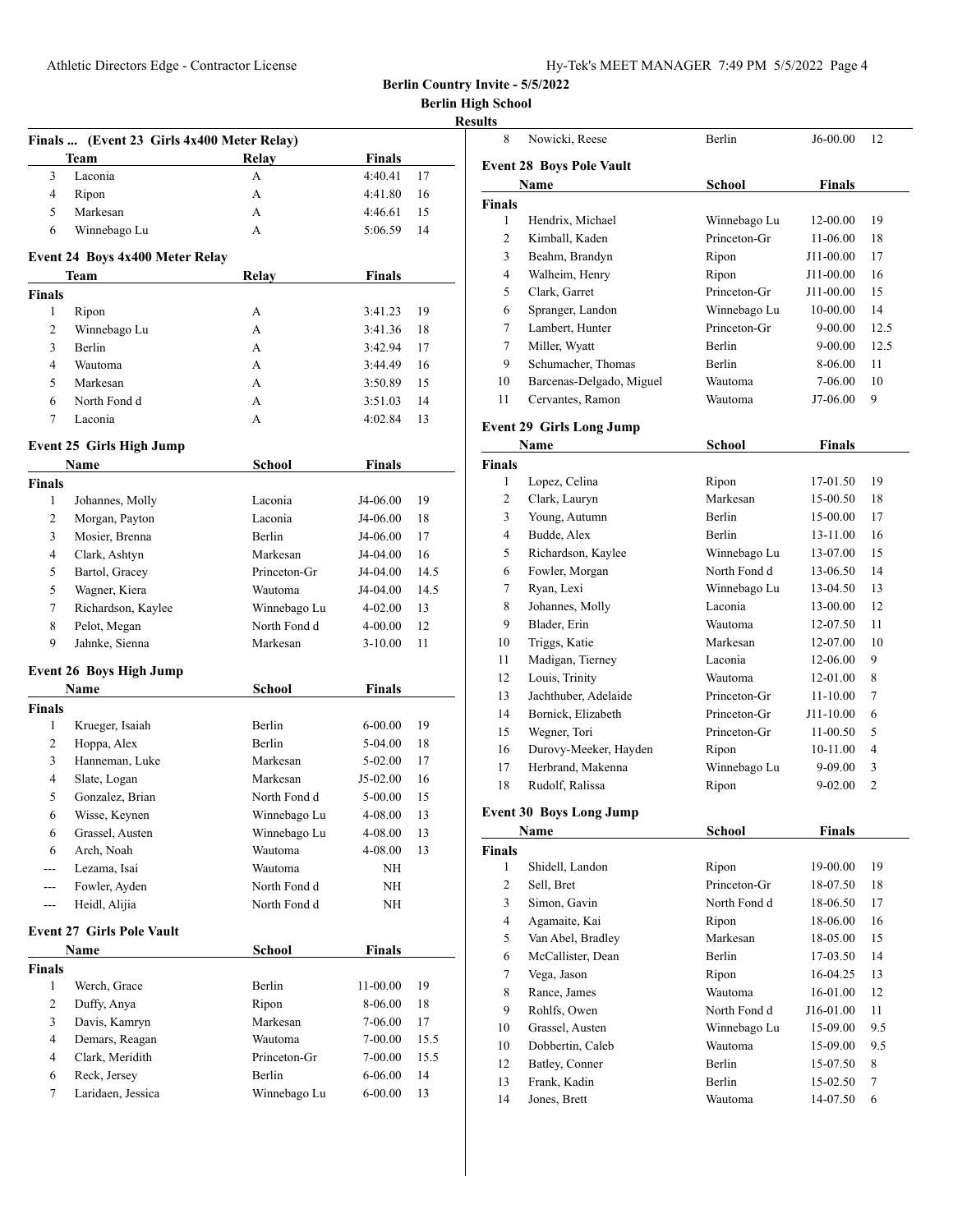| Hy-Tek's MEET MANAGER 7:49 PM 5/5/2022 Page 5 |  |  |  |
|-----------------------------------------------|--|--|--|
|-----------------------------------------------|--|--|--|

**Berlin High School**

# **Results**

| Finals  (Event 30 Boys Long Jump) |                                    |               |              |    |
|-----------------------------------|------------------------------------|---------------|--------------|----|
|                                   | Name                               | School        | Finals       |    |
| 15                                | Lofton, Tyson                      | Winnebago Lu  | 14-04.50     | 5  |
| $\overline{a}$                    | Goldapske, Jackson                 | North Fond d  | ND           |    |
| ---                               | Yanez, Eric                        | Markesan      | ND           |    |
|                                   |                                    |               |              |    |
|                                   | <b>Event 31 Girls Triple Jump</b>  |               |              |    |
|                                   | Name                               | School        | Finals       |    |
| <b>Finals</b>                     |                                    |               |              |    |
| 1                                 | Lopez, Celina                      | Ripon         | 36-02.00     | 19 |
| 2                                 | Budde, Alex                        | <b>Berlin</b> | 29-11.00     | 18 |
| 3                                 | Clark, Lauryn                      | Markesan      | 29-09.25     | 17 |
| 4                                 | Wegner, Tori                       | Princeton-Gr  | 27-02.00     | 16 |
| 5                                 | Triggs, Katie                      | Markesan      | 26-10.25     | 15 |
| 6                                 | Woyak, Madylyn                     | Wautoma       | 26-10.00     | 14 |
| 7                                 | Weigand, Jenna                     | Winnebago Lu  | 26-07.50     | 13 |
| 8                                 | Arndt, Aylah                       | North Fond d  | 25-10.75     | 12 |
| 9                                 | Miller, Samantha                   | Winnebago Lu  | 25-09.00     | 11 |
|                                   | <b>Event 32 Boys Triple Jump</b>   |               |              |    |
|                                   | Name                               | <b>School</b> | Finals       |    |
| <b>Finals</b>                     |                                    |               |              |    |
| 1                                 | Derleth, Devin                     | <b>Berlin</b> | 42-02.00     | 19 |
| 2                                 | Shidell, Landon                    | Ripon         | $41 - 04.50$ | 18 |
| 3                                 | Sell, Bret                         | Princeton-Gr  | 39-00.00     | 17 |
| 4                                 | Agamaite, Kai                      | Ripon         | 38-04.25     | 16 |
| 5                                 | Van Abel, Bradley                  | Markesan      | 37-09.00     | 15 |
| 6                                 | McCallister, Dean                  | <b>Berlin</b> | 37-08.00     | 14 |
| 7                                 | Slate, Logan                       | Markesan      | 37-06.00     | 13 |
| 8                                 | Vazquez, Dario                     | Wautoma       | 35-08.75     | 12 |
| 9                                 | Draves, Wyatt                      | North Fond d  | 35-05.00     | 11 |
| 10                                | Rohlfs, Owen                       | North Fond d  | J35-05.00    | 10 |
| 11                                | Fowler, Ayden                      | North Fond d  | 34-09.00     | 9  |
| 12                                | Gomez, Brandon                     | Wautoma       | 33-11.50     | 8  |
| 13                                | Farr, Evan                         | Markesan      | 33-04.75     | 7  |
| 14                                | Dobbertin, Caleb                   | Wautoma       | 32-03.25     | 6  |
| 15                                | Schoelzel, Jack                    | Ripon         | 30-09.00     | 5  |
|                                   | <b>Event 33 Girls Discus Throw</b> |               |              |    |
|                                   | Name                               | School        | Finals       |    |
|                                   |                                    |               |              |    |
| <b>Finals</b><br>1                | Lueck, Violet                      | Berlin        | 102-01       | 19 |
| $\overline{c}$                    | Kemnitz, Peyton                    | Winnebago Lu  | 95-06        | 18 |
| 3                                 | Isaac, Mattie                      | Laconia       | 86-08        | 17 |
| 4                                 | Slonecker, Sammi                   | Laconia       | 84-03        | 16 |
| 5                                 | Davey, Alivia                      | Berlin        | 76-07        | 15 |
| 6                                 | Brown, Chloee                      | Winnebago Lu  | 76-04        | 14 |
| 7                                 | Walker, Jazlyn                     | Markesan      | 74-06        | 13 |
| 8                                 | Laudolff, Kinsly                   | Laconia       | 70-09        | 12 |
| 9                                 | McCarthy, Sophia                   | Princeton-Gr  | $67-11$      | 11 |
| 10                                | Jackowski, Zoey                    | Markesan      | 65-03        | 10 |
| 11                                | Erickson, Natalie                  | Ripon         | 52-00        | 9  |
| 12                                | Luedke, Kacey                      | Winnebago Lu  | 47-09        | 8  |
| 13                                | Weiske, Lizzy                      | Ripon         | 46-08        | 7  |
| 14                                | Erives, Iliana                     | North Fond d  | 43-06        | 6  |
| $--$                              | Durovy-Meeker, Hayden              | Ripon         | ND           |    |

| <b>Event 34 Boys Discus Throw</b> |                                |              |           |                |  |
|-----------------------------------|--------------------------------|--------------|-----------|----------------|--|
|                                   | Name                           | School       | Finals    |                |  |
| Finals                            |                                |              |           |                |  |
| 1                                 | Hanson, Noah                   | Ripon        | 132-09    | 19             |  |
| 2                                 | Schmitz, Kaiden                | Winnebago Lu | 127-10    | 18             |  |
| 3                                 | Wuest, Alex                    | Laconia      | 121-07    | 17             |  |
| 4                                 | Bartol, Jackson                | Berlin       | 109-04    | 16             |  |
| 5                                 | Marks, Michael                 | Wautoma      | 105-00    | 15             |  |
| 6                                 | Guell, Terry                   | Winnebago Lu | 104-00    | 14             |  |
| 7                                 | Hahn, Cameron                  | Ripon        | 103-01    | 13             |  |
| 8                                 | Last, Aiden                    | Laconia      | 98-09     | 12             |  |
| 9                                 | Van Abel, Bradley              | Markesan     | 96-00     | 11             |  |
| 10                                | Sanchez, Jose                  | Ripon        | 94-11     | 10             |  |
| 11                                | Simmons, William               | Winnebago Lu | 93-06     | 9              |  |
| 12                                | Jingst, Elijah                 | Princeton-Gr | 90-02     | 8              |  |
| 13                                | Riggs, Nick                    | Princeton-Gr | 86-04     | 7              |  |
| 14                                | Borud, Josh                    | Wautoma      | 82-06     | 6              |  |
| 15                                | Vergeront, Zach                | Laconia      | 78-07     | 5              |  |
| 16                                | Perry, Collin                  | North Fond d | 75-09     | $\overline{4}$ |  |
| 17                                | Heidl, Alijia                  | North Fond d | 68-02     | 3              |  |
| 18                                | Kulogo, Travis                 | North Fond d | 53-00     | $\overline{c}$ |  |
|                                   |                                |              |           |                |  |
|                                   | <b>Event 35 Girls Shot Put</b> |              |           |                |  |
|                                   | Name                           | School       | Finals    |                |  |
| <b>Finals</b>                     |                                |              |           |                |  |
| 1                                 | Isaac, Mattie                  | Laconia      | 36-09.00  | 19             |  |
| 2                                 | Lueck, Violet                  | Berlin       | 35-08.00  | 18             |  |
| 3                                 | Kemnitz, Peyton                | Winnebago Lu | 30-07.50  | 17             |  |
| 4                                 | McCarthy, Sophia               | Princeton-Gr | 30-02.00  | 16             |  |
| 5                                 | Fleegal, Alexa                 | Berlin       | 29-00.00  | 15             |  |
| 6                                 | Duffy, Anya                    | Ripon        | 26-00.00  | 14             |  |
| 7                                 | Slonecker, Sammi               | Laconia      | 25-11.00  | 13             |  |
| 8                                 | Kloetzke, Lakely               | Laconia      | 25-07.50  | 12             |  |
| 9                                 | Jackowski, Zoey                | Markesan     | 25-03.00  | 11             |  |
| 10                                | Kemnitz, Kaylen                | Winnebago Lu | 25-02.00  | 10             |  |
| 11                                | Tilleman, Faith                | North Fond d | 24-10.50  | 9              |  |
| 12                                | Durovy-Meeker, Hayden          | Ripon        | 23-05.50  | 8              |  |
| 13                                | Osheim, Isabelle               | Ripon        | 22-03.50  | 7              |  |
| 14                                | Walker, Jazlyn                 | Markesan     | 19-07.00  | 6              |  |
| 15                                | Cody, Madelin                  | Princeton-Gr | 19-02.00  | 5              |  |
| 16                                | Erives, Iliana                 | North Fond d | 16-02.50  | 4              |  |
|                                   | <b>Event 36 Boys Shot Put</b>  |              |           |                |  |
|                                   | Name                           | School       | Finals    |                |  |
| <b>Finals</b>                     |                                |              |           |                |  |
| 1                                 | Hanson, Noah                   | Ripon        | 44-10.00  | 19             |  |
| 2                                 | Hahn, Cameron                  | Ripon        | 44-06.00  | 18             |  |
| 3                                 | Schmitz, Kaiden                | Winnebago Lu | 41-01.00  | 17             |  |
| 4                                 | Simmons, William               | Winnebago Lu | 39-10.50  | 16             |  |
| 5                                 | Blohm, Oscar                   | Winnebago Lu | 38-07.00  | 15             |  |
| 6                                 | Wuest, Alex                    | Laconia      | J38-07.00 | 14             |  |
| 7                                 | Sanchez, Jose                  | Ripon        | 37-00.50  | 13             |  |
| 8                                 | Kurczek, Chase                 | Berlin       | 36-10.50  | 12             |  |
| 9                                 | Marks, Michael                 | Wautoma      | 36-05.50  | 11             |  |
| 10                                | Riggs, Nick                    | Princeton-Gr | 33-04.00  | 10             |  |
|                                   |                                |              |           |                |  |